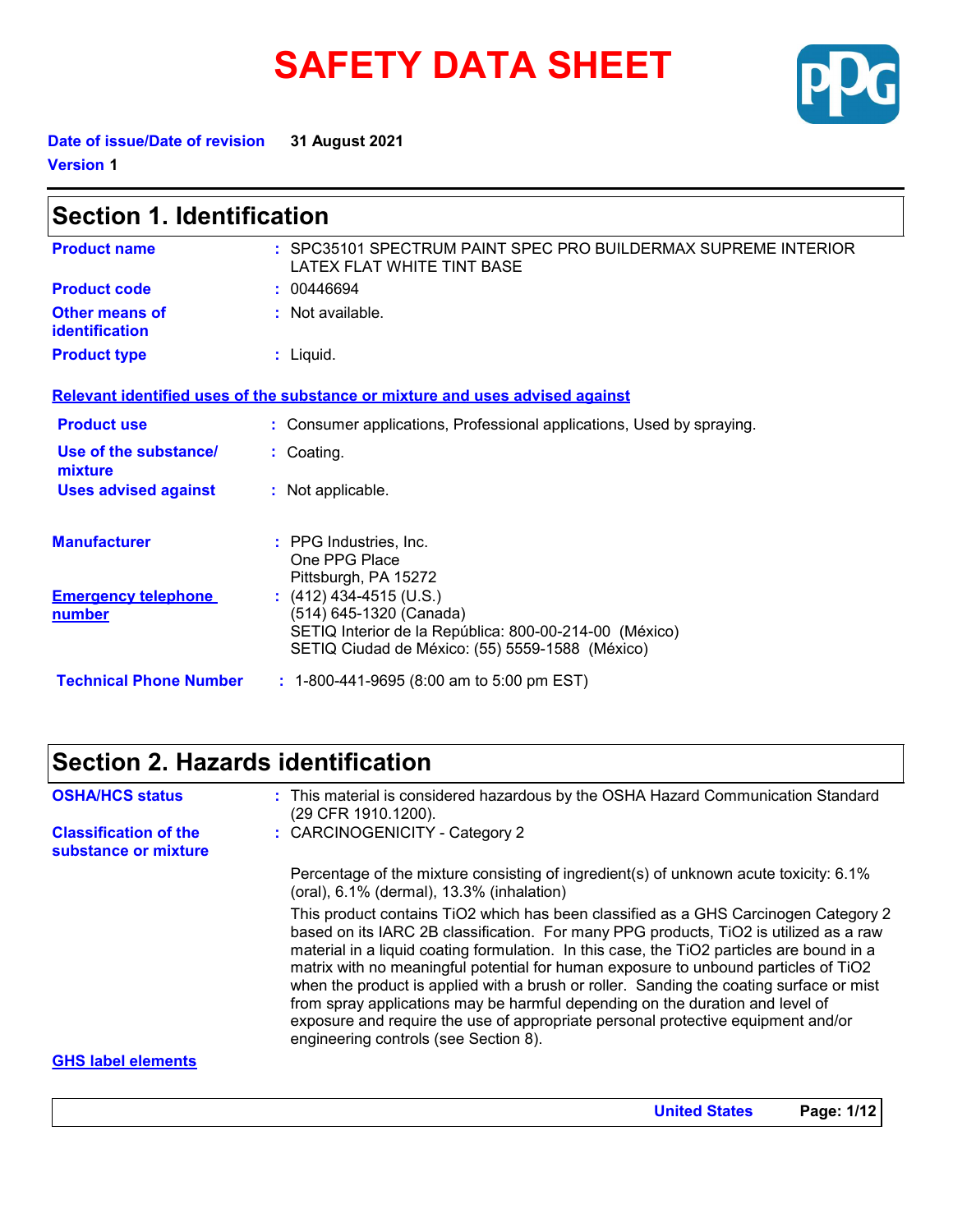### **Product name SPC35101 SPECTRUM PAINT SPEC PRO BUILDERMAX SUPREME INTERIOR LATEX FLAT WHITE TINT BASE**

## **Section 2. Hazards identification**

### **Hazard pictograms :**



| <b>Signal word</b>                         | $:$ Warning                                                                                                                                                                                       |  |
|--------------------------------------------|---------------------------------------------------------------------------------------------------------------------------------------------------------------------------------------------------|--|
| <b>Hazard statements</b>                   | : Suspected of causing cancer.                                                                                                                                                                    |  |
| <b>Precautionary statements</b>            |                                                                                                                                                                                                   |  |
| <b>Prevention</b>                          | : Obtain special instructions before use. Do not handle until all safety precautions have<br>been read and understood. Wear protective gloves, protective clothing and eye or face<br>protection. |  |
| <b>Response</b>                            | : IF exposed or concerned: Get medical advice or attention.                                                                                                                                       |  |
| <b>Storage</b>                             | : Store locked up.                                                                                                                                                                                |  |
| <b>Disposal</b>                            | : Dispose of contents and container in accordance with all local, regional, national and<br>international regulations.                                                                            |  |
| <b>Supplemental label</b><br>elements      | : Contains isothiazolinones. May cause allergic reaction. Emits toxic fumes when heated.                                                                                                          |  |
| <b>Hazards not otherwise</b><br>classified | : None known.                                                                                                                                                                                     |  |

## **Section 3. Composition/information on ingredients**

| <b>Substance/mixture</b> | : Mixture                                                                                    |
|--------------------------|----------------------------------------------------------------------------------------------|
| <b>Product name</b>      | : SPC35101 SPECTRUM PAINT SPEC PRO BUILDERMAX SUPREME INTERIOR<br>LATEX FLAT WHITE TINT BASE |

| Ingredient name     | n                | <b>CAS number</b> |
|---------------------|------------------|-------------------|
| titanium<br>dioxide | $\leq 20$<br>≥10 | 13463-67-7        |

SUB codes represent substances without registered CAS Numbers.

Any concentration shown as a range is to protect confidentiality or is due to batch variation.

**There are no additional ingredients present which, within the current knowledge of the supplier and in the concentrations applicable, are classified as hazardous to health or the environment and hence require reporting in this section.**

**Occupational exposure limits, if available, are listed in Section 8.**

## **Section 4. First aid measures**

**Description of necessary first aid measures** If ingestion, irritation, any type of overexposure or symptoms of overexposure occur during or persists after use of this product, contact a POISON CONTROL CENTER, EMERGENCY ROOM OR PHYSICIAN immediately; have Safety Data Sheet information available. Never give anything by mouth to an unconscious or convulsing person.

**Eye contact :**

Remove contact lenses, irrigate copiously with clean, fresh water, holding the eyelids apart for at least 10 minutes and seek immediate medical advice.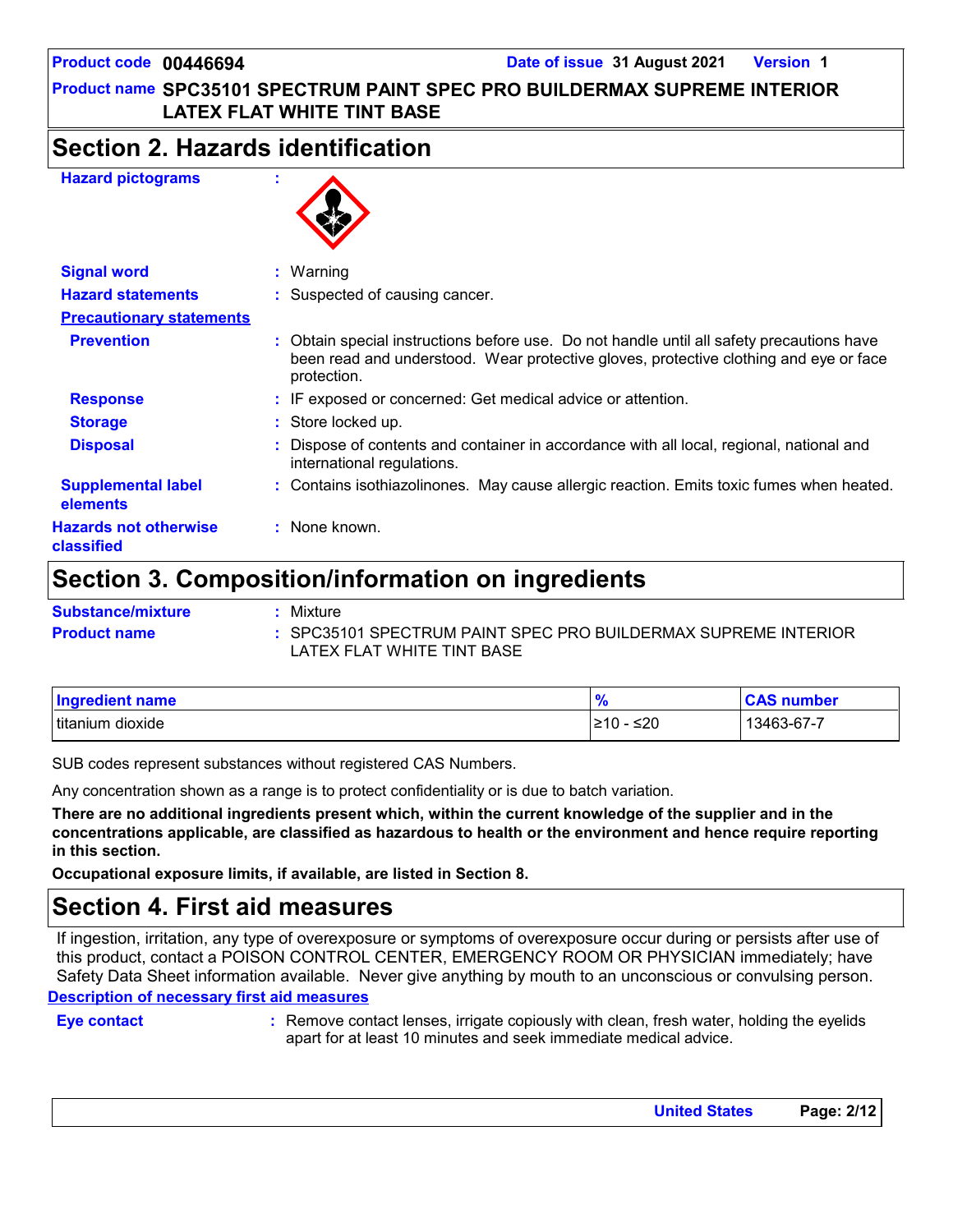### **Product name SPC35101 SPECTRUM PAINT SPEC PRO BUILDERMAX SUPREME INTERIOR LATEX FLAT WHITE TINT BASE**

## **Section 4. First aid measures**

| <b>Inhalation</b>   | : Remove to fresh air. Keep person warm and at rest. If not breathing, if breathing is<br>irregular or if respiratory arrest occurs, provide artificial respiration or oxygen by trained<br>personnel. |
|---------------------|--------------------------------------------------------------------------------------------------------------------------------------------------------------------------------------------------------|
| <b>Skin contact</b> | : Remove contaminated clothing and shoes. Wash skin thoroughly with soap and water<br>or use recognized skin cleanser. Do NOT use solvents or thinners.                                                |
| <b>Ingestion</b>    | : If swallowed, seek medical advice immediately and show this container or label. Keep<br>person warm and at rest. Do NOT induce vomiting.                                                             |

### **Most important symptoms/effects, acute and delayed**

| <b>Potential acute health effects</b> |                                                                                                                                                                               |
|---------------------------------------|-------------------------------------------------------------------------------------------------------------------------------------------------------------------------------|
| <b>Eye contact</b>                    | : No known significant effects or critical hazards.                                                                                                                           |
| <b>Inhalation</b>                     | : No known significant effects or critical hazards.                                                                                                                           |
| <b>Skin contact</b>                   | : No known significant effects or critical hazards.                                                                                                                           |
| <b>Ingestion</b>                      | : No known significant effects or critical hazards.                                                                                                                           |
| <b>Over-exposure signs/symptoms</b>   |                                                                                                                                                                               |
| <b>Eye contact</b>                    | : No specific data.                                                                                                                                                           |
| <b>Inhalation</b>                     | : No specific data.                                                                                                                                                           |
| <b>Skin contact</b>                   | : No specific data.                                                                                                                                                           |
| <b>Ingestion</b>                      | : No specific data.                                                                                                                                                           |
|                                       | Indication of immediate medical attention and special treatment needed, if necessary                                                                                          |
| <b>Notes to physician</b>             | : Treat symptomatically. Contact poison treatment specialist immediately if large<br>quantities have been ingested or inhaled.                                                |
| <b>Specific treatments</b>            | : No specific treatment.                                                                                                                                                      |
| <b>Protection of first-aiders</b>     | : No action shall be taken involving any personal risk or without suitable training. It may<br>be dangerous to the person providing aid to give mouth-to-mouth resuscitation. |

**See toxicological information (Section 11)**

## **Section 5. Fire-fighting measures**

| : Use an extinguishing agent suitable for the surrounding fire.                                                                                                                                     |
|-----------------------------------------------------------------------------------------------------------------------------------------------------------------------------------------------------|
| $:$ None known.                                                                                                                                                                                     |
| : In a fire or if heated, a pressure increase will occur and the container may burst.                                                                                                               |
| : Decomposition products may include the following materials:<br>carbon oxides<br>metal oxide/oxides                                                                                                |
| : Promptly isolate the scene by removing all persons from the vicinity of the incident if<br>there is a fire. No action shall be taken involving any personal risk or without suitable<br>training. |
|                                                                                                                                                                                                     |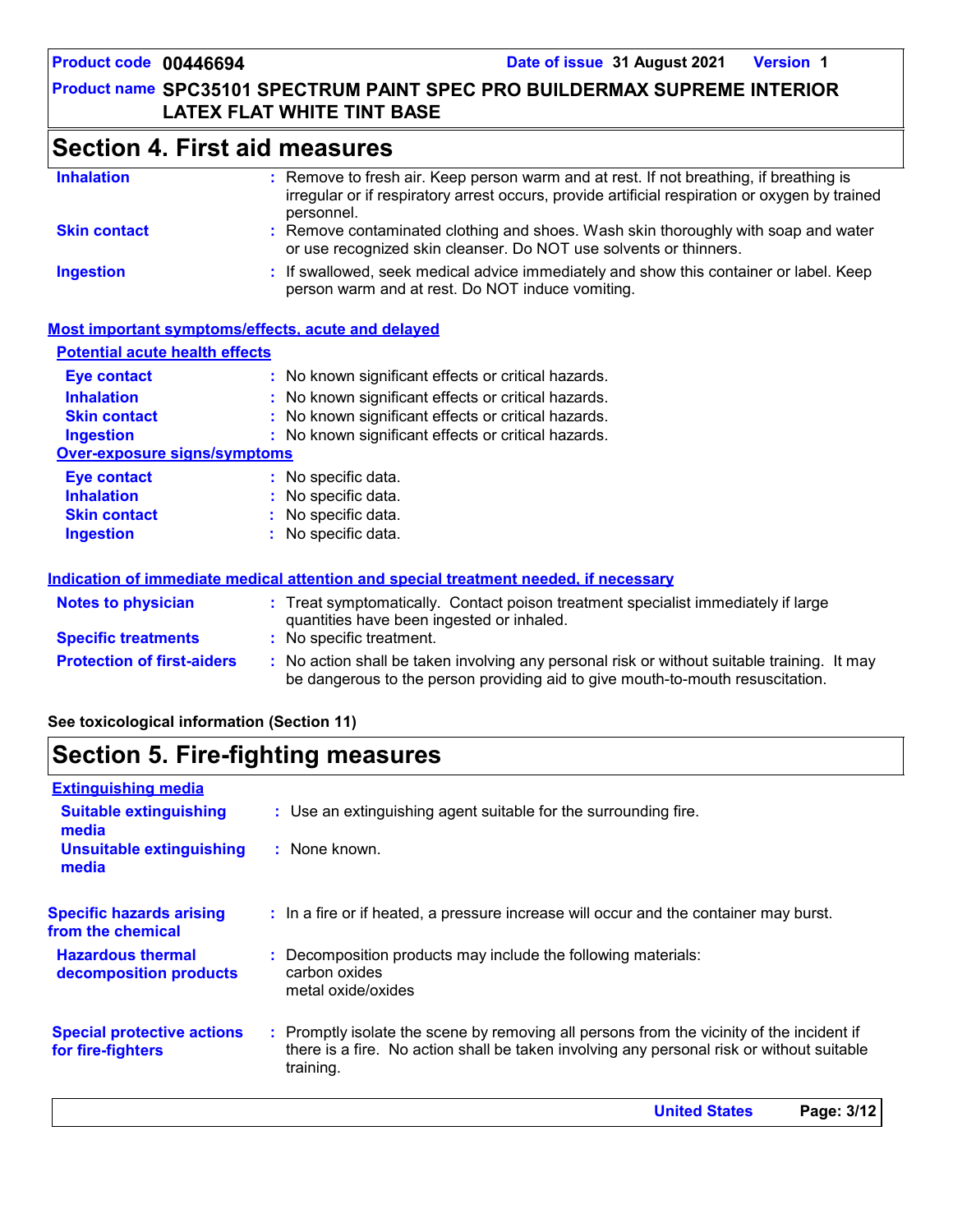### **Product name SPC35101 SPECTRUM PAINT SPEC PRO BUILDERMAX SUPREME INTERIOR LATEX FLAT WHITE TINT BASE**

### **Section 5. Fire-fighting measures**

**Special protective equipment for fire-fighters** Fire-fighters should wear appropriate protective equipment and self-contained breathing **:**

apparatus (SCBA) with a full face-piece operated in positive pressure mode.

## **Section 6. Accidental release measures**

|                                                              | Personal precautions, protective equipment and emergency procedures                                                                                                                                                                                                                                                                                                                                                                                                                                                                                                                                                                                                                                          |  |  |
|--------------------------------------------------------------|--------------------------------------------------------------------------------------------------------------------------------------------------------------------------------------------------------------------------------------------------------------------------------------------------------------------------------------------------------------------------------------------------------------------------------------------------------------------------------------------------------------------------------------------------------------------------------------------------------------------------------------------------------------------------------------------------------------|--|--|
| For non-emergency<br>personnel                               | : No action shall be taken involving any personal risk or without suitable training.<br>Evacuate surrounding areas. Keep unnecessary and unprotected personnel from<br>entering. Do not touch or walk through spilled material. Avoid breathing vapor or mist.<br>Provide adequate ventilation. Wear appropriate respirator when ventilation is<br>inadequate. Put on appropriate personal protective equipment.                                                                                                                                                                                                                                                                                             |  |  |
| For emergency responders :                                   | If specialized clothing is required to deal with the spillage, take note of any information in<br>Section 8 on suitable and unsuitable materials. See also the information in "For non-<br>emergency personnel".                                                                                                                                                                                                                                                                                                                                                                                                                                                                                             |  |  |
| <b>Environmental precautions</b>                             | : Avoid dispersal of spilled material and runoff and contact with soil, waterways, drains<br>and sewers. Inform the relevant authorities if the product has caused environmental<br>pollution (sewers, waterways, soil or air).                                                                                                                                                                                                                                                                                                                                                                                                                                                                              |  |  |
| <b>Methods and materials for containment and cleaning up</b> |                                                                                                                                                                                                                                                                                                                                                                                                                                                                                                                                                                                                                                                                                                              |  |  |
| <b>Small spill</b>                                           | : Stop leak if without risk. Move containers from spill area. Dilute with water and mop up<br>if water-soluble. Alternatively, or if water-insoluble, absorb with an inert dry material and<br>place in an appropriate waste disposal container. Dispose of via a licensed waste<br>disposal contractor.                                                                                                                                                                                                                                                                                                                                                                                                     |  |  |
| <b>Large spill</b>                                           | : Stop leak if without risk. Move containers from spill area. Approach release from<br>upwind. Prevent entry into sewers, water courses, basements or confined areas. Wash<br>spillages into an effluent treatment plant or proceed as follows. Contain and collect<br>spillage with non-combustible, absorbent material e.g. sand, earth, vermiculite or<br>diatomaceous earth and place in container for disposal according to local regulations<br>(see Section 13). Dispose of via a licensed waste disposal contractor. Contaminated<br>absorbent material may pose the same hazard as the spilled product. Note: see<br>Section 1 for emergency contact information and Section 13 for waste disposal. |  |  |

## **Section 7. Handling and storage**

### **Precautions for safe handling**

| <b>Protective measures</b> | : Put on appropriate personal protective equipment (see Section 8). Avoid exposure -<br>obtain special instructions before use. Do not handle until all safety precautions have<br>been read and understood. Do not get in eyes or on skin or clothing. Do not ingest.<br>Avoid breathing vapor or mist. If during normal use the material presents a respiratory<br>hazard, use only with adequate ventilation or wear appropriate respirator. Keep in the<br>original container or an approved alternative made from a compatible material, kept<br>tightly closed when not in use. Empty containers retain product residue and can be<br>hazardous. Do not reuse container. |
|----------------------------|--------------------------------------------------------------------------------------------------------------------------------------------------------------------------------------------------------------------------------------------------------------------------------------------------------------------------------------------------------------------------------------------------------------------------------------------------------------------------------------------------------------------------------------------------------------------------------------------------------------------------------------------------------------------------------|
| <b>Special precautions</b> | : If this material is part of a multiple component system, read the Safety Data Sheet(s) for<br>the other component or components before blending as the resulting mixture may have<br>the hazards of all of its parts.                                                                                                                                                                                                                                                                                                                                                                                                                                                        |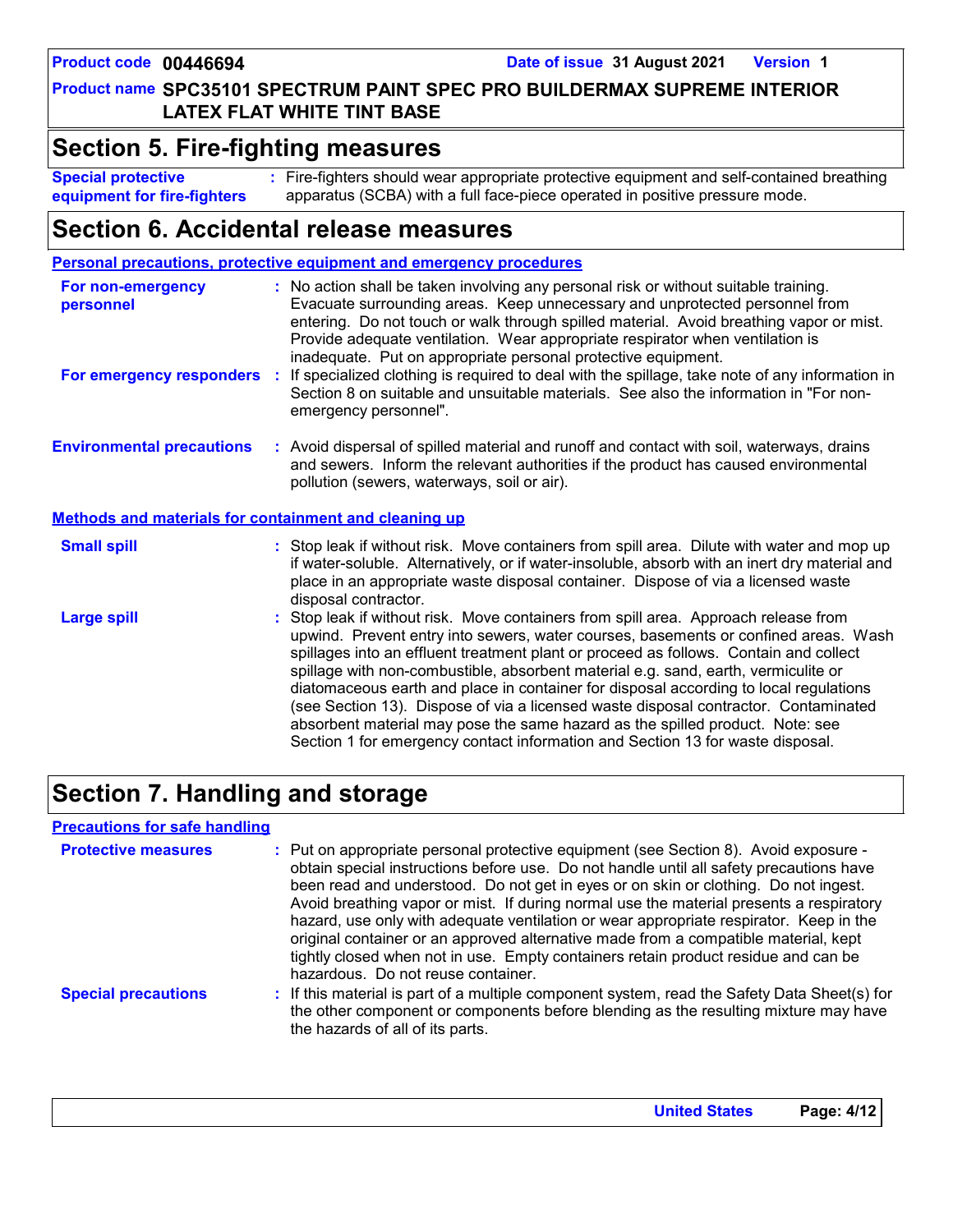### **Product name SPC35101 SPECTRUM PAINT SPEC PRO BUILDERMAX SUPREME INTERIOR LATEX FLAT WHITE TINT BASE**

## **Section 7. Handling and storage**

| <b>Advice on general</b><br>occupational hygiene                                 | : Eating, drinking and smoking should be prohibited in areas where this material is<br>handled, stored and processed. Workers should wash hands and face before eating,<br>drinking and smoking. Remove contaminated clothing and protective equipment before<br>entering eating areas. See also Section 8 for additional information on hygiene<br>measures.                                                                                                                                                                                                                                                    |
|----------------------------------------------------------------------------------|------------------------------------------------------------------------------------------------------------------------------------------------------------------------------------------------------------------------------------------------------------------------------------------------------------------------------------------------------------------------------------------------------------------------------------------------------------------------------------------------------------------------------------------------------------------------------------------------------------------|
| <b>Conditions for safe storage,</b><br>including any<br><b>incompatibilities</b> | : Do not store below the following temperature: $5^{\circ}$ C (41 $^{\circ}$ F). Store in accordance with<br>local regulations. Store in original container protected from direct sunlight in a dry, cool<br>and well-ventilated area, away from incompatible materials (see Section 10) and food<br>and drink. Store locked up. Keep container tightly closed and sealed until ready for use.<br>Containers that have been opened must be carefully resealed and kept upright to<br>prevent leakage. Do not store in unlabeled containers. Use appropriate containment to<br>avoid environmental contamination. |

## **Section 8. Exposure controls/personal protection**

### **Control parameters**

### **Occupational exposure limits**

| <b>Ingredient name</b> | <b>Exposure limits</b>                                                                                                                                               |  |
|------------------------|----------------------------------------------------------------------------------------------------------------------------------------------------------------------|--|
| l titanium dioxide     | OSHA PEL (United States, 5/2018).<br>TWA: 15 mg/m <sup>3</sup> 8 hours. Form: Total dust<br>ACGIH TLV (United States, 3/2020).<br>TWA: 10 mg/m <sup>3</sup> 8 hours. |  |
| Key to abbreviations   |                                                                                                                                                                      |  |

|              | <b>NEV to appleviations</b>                                        |             |                                    |
|--------------|--------------------------------------------------------------------|-------------|------------------------------------|
| A            | $=$ Acceptable Maximum Peak                                        | S           | = Potential skin absorption        |
| <b>ACGIH</b> | = American Conference of Governmental Industrial Hygienists.       | SR.         | = Respiratory sensitization        |
| С            | $=$ Ceiling Limit                                                  | SS          | $=$ Skin sensitization             |
|              | $=$ Fume                                                           | <b>STEL</b> | = Short term Exposure limit values |
| <b>IPEL</b>  | = Internal Permissible Exposure Limit                              | TD          | $=$ Total dust                     |
| <b>OSHA</b>  | = Occupational Safety and Health Administration.                   | TLV         | = Threshold Limit Value            |
| R            | $=$ Respirable                                                     | TWA         | $=$ Time Weighted Average          |
|              | = OSHA 29 CFR 1910.1200 Subpart Z - Toxic and Hazardous Substances |             |                                    |
|              | .                                                                  |             |                                    |

### **Consult local authorities for acceptable exposure limits.**

| <b>Recommended monitoring</b><br>procedures      | If this product contains ingredients with exposure limits, personal, workplace<br>atmosphere or biological monitoring may be required to determine the effectiveness of<br>the ventilation or other control measures and/or the necessity to use respiratory<br>protective equipment. Reference should be made to appropriate monitoring standards.<br>Reference to national guidance documents for methods for the determination of<br>hazardous substances will also be required. |
|--------------------------------------------------|-------------------------------------------------------------------------------------------------------------------------------------------------------------------------------------------------------------------------------------------------------------------------------------------------------------------------------------------------------------------------------------------------------------------------------------------------------------------------------------|
| <b>Appropriate engineering</b><br>controls       | : If user operations generate dust, fumes, gas, vapor or mist, use process enclosures,<br>local exhaust ventilation or other engineering controls to keep worker exposure to<br>airborne contaminants below any recommended or statutory limits.                                                                                                                                                                                                                                    |
| <b>Environmental exposure</b><br><b>controls</b> | Emissions from ventilation or work process equipment should be checked to ensure<br>they comply with the requirements of environmental protection legislation. In some<br>cases, fume scrubbers, filters or engineering modifications to the process equipment<br>will be necessary to reduce emissions to acceptable levels.                                                                                                                                                       |

### **Individual protection measures**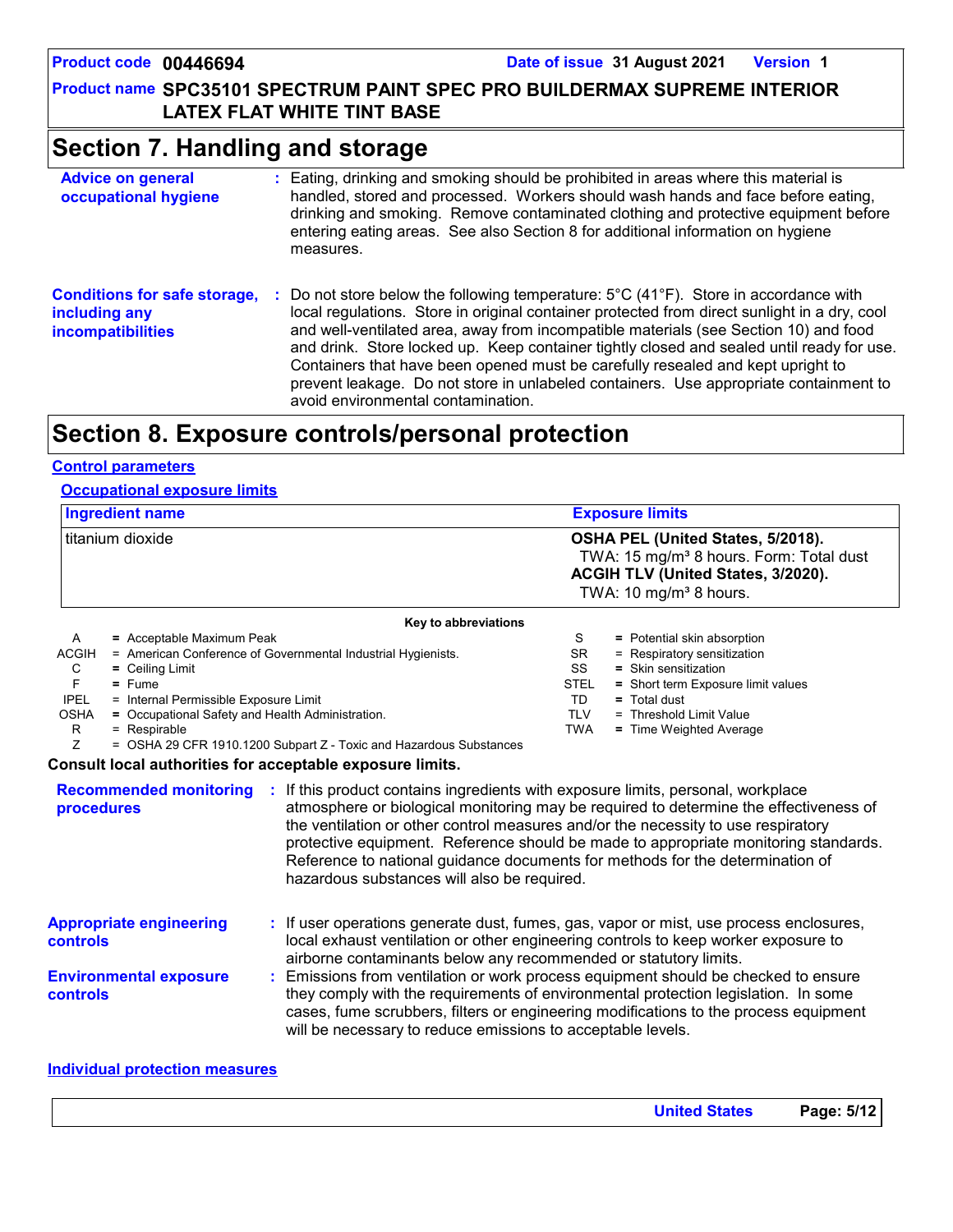### **Product name SPC35101 SPECTRUM PAINT SPEC PRO BUILDERMAX SUPREME INTERIOR LATEX FLAT WHITE TINT BASE**

## **Section 8. Exposure controls/personal protection**

| <b>Hygiene measures</b>       | : Wash hands, forearms and face thoroughly after handling chemical products, before<br>eating, smoking and using the lavatory and at the end of the working period.<br>Appropriate techniques should be used to remove potentially contaminated clothing.<br>Wash contaminated clothing before reusing. Ensure that eyewash stations and safety<br>showers are close to the workstation location.                                                                                                                                                                                                                      |
|-------------------------------|------------------------------------------------------------------------------------------------------------------------------------------------------------------------------------------------------------------------------------------------------------------------------------------------------------------------------------------------------------------------------------------------------------------------------------------------------------------------------------------------------------------------------------------------------------------------------------------------------------------------|
| <b>Eye/face protection</b>    | : Safety glasses with side shields.                                                                                                                                                                                                                                                                                                                                                                                                                                                                                                                                                                                    |
| <b>Skin protection</b>        |                                                                                                                                                                                                                                                                                                                                                                                                                                                                                                                                                                                                                        |
| <b>Hand protection</b>        | : Chemical-resistant, impervious gloves complying with an approved standard should be<br>worn at all times when handling chemical products if a risk assessment indicates this is<br>necessary. Considering the parameters specified by the glove manufacturer, check<br>during use that the gloves are still retaining their protective properties. It should be<br>noted that the time to breakthrough for any glove material may be different for different<br>glove manufacturers. In the case of mixtures, consisting of several substances, the<br>protection time of the gloves cannot be accurately estimated. |
| <b>Gloves</b>                 | : For prolonged or repeated handling, use the following type of gloves:                                                                                                                                                                                                                                                                                                                                                                                                                                                                                                                                                |
|                               | Recommended: Viton®                                                                                                                                                                                                                                                                                                                                                                                                                                                                                                                                                                                                    |
| <b>Body protection</b>        | : Personal protective equipment for the body should be selected based on the task being<br>performed and the risks involved and should be approved by a specialist before<br>handling this product.                                                                                                                                                                                                                                                                                                                                                                                                                    |
| <b>Other skin protection</b>  | : Appropriate footwear and any additional skin protection measures should be selected<br>based on the task being performed and the risks involved and should be approved by a<br>specialist before handling this product.                                                                                                                                                                                                                                                                                                                                                                                              |
| <b>Respiratory protection</b> | : Respirator selection must be based on known or anticipated exposure levels, the<br>hazards of the product and the safe working limits of the selected respirator. If workers<br>are exposed to concentrations above the exposure limit, they must use appropriate,<br>certified respirators. Use a properly fitted, air-purifying or air-fed respirator complying<br>with an approved standard if a risk assessment indicates this is necessary.<br>The respiratory protection shall be in accordance to 29 CFR 1910.134.                                                                                            |

## **Section 9. Physical and chemical properties**

| <b>Appearance</b>                               |                                                                      |
|-------------------------------------------------|----------------------------------------------------------------------|
| <b>Physical state</b>                           | $:$ Liquid.                                                          |
| <b>Color</b>                                    | $:$ Not available.                                                   |
| <b>Odor</b>                                     | : Characteristic.                                                    |
| <b>Odor threshold</b>                           | : Not available.                                                     |
| рH                                              | : Not available.                                                     |
| <b>Melting point</b>                            | $:$ Not available.                                                   |
| <b>Boiling point</b>                            | : $>37.78^{\circ}$ C ( $>100^{\circ}$ F)                             |
| <b>Flash point</b>                              | : Closed cup: Not applicable. [Product does not sustain combustion.] |
| <b>Auto-ignition temperature</b>                | : Not available.                                                     |
| <b>Decomposition temperature</b>                | : Not available.                                                     |
| <b>Flammability (solid, gas)</b>                | : Not available.                                                     |
| Lower and upper explosive<br>(flammable) limits | : Not available.                                                     |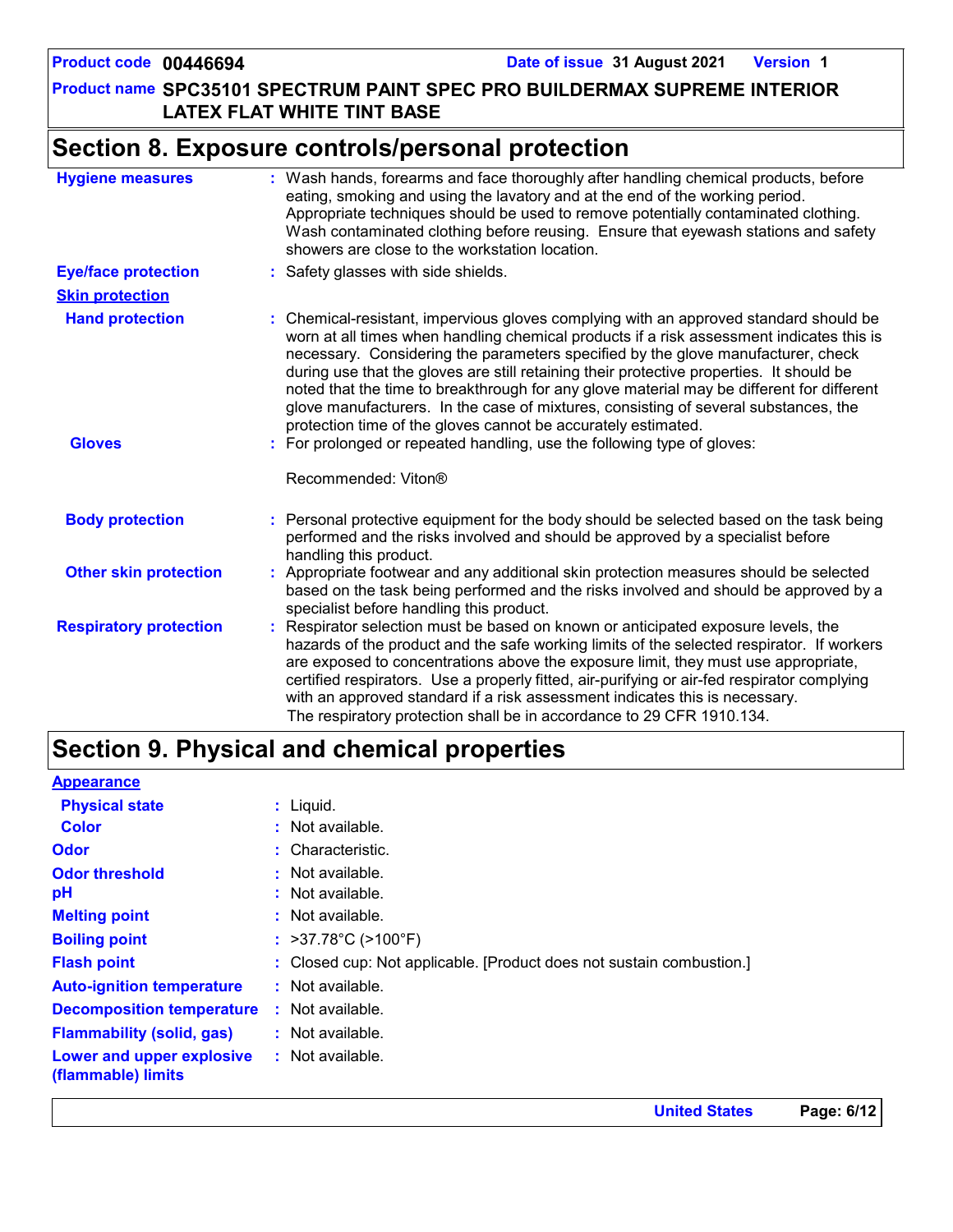**United States Page: 7/12**

### **Product name SPC35101 SPECTRUM PAINT SPEC PRO BUILDERMAX SUPREME INTERIOR LATEX FLAT WHITE TINT BASE**

## **Section 9. Physical and chemical properties**

| <b>Evaporation rate</b>                                                | $:$ Not available.                                                     |
|------------------------------------------------------------------------|------------------------------------------------------------------------|
| <b>Vapor pressure</b>                                                  | : Not available.                                                       |
| <b>Vapor density</b>                                                   | : Not available.                                                       |
| <b>Relative density</b>                                                | : 1.43                                                                 |
| Density (Ibs / gal)                                                    | : 11.93                                                                |
| <b>Solubility</b><br><b>Partition coefficient: n-</b><br>octanol/water | : Soluble in the following materials: cold water.<br>: Not applicable. |
| <b>Viscosity</b>                                                       | : Kinematic (40°C (104°F)): >21 mm <sup>2</sup> /s (>21 cSt)           |
| <b>Volatility</b>                                                      | : 67% ( $v/v$ ), 46.698% ( $w/w$ )                                     |
| % Solid. (w/w)                                                         | : 53.302                                                               |

## **Section 10. Stability and reactivity**

| <b>Reactivity</b>                                   | : No specific test data related to reactivity available for this product or its ingredients.                                                  |
|-----------------------------------------------------|-----------------------------------------------------------------------------------------------------------------------------------------------|
| <b>Chemical stability</b>                           | : The product is stable.                                                                                                                      |
| <b>Possibility of hazardous</b><br><b>reactions</b> | : Under normal conditions of storage and use, hazardous reactions will not occur.                                                             |
| <b>Conditions to avoid</b>                          | : When exposed to high temperatures may produce hazardous decomposition products.<br>Refer to protective measures listed in sections 7 and 8. |
| <b>Incompatible materials</b>                       | : Keep away from the following materials to prevent strong exothermic reactions:<br>oxidizing agents, strong alkalis, strong acids.           |
| <b>Hazardous decomposition</b><br>products          | : Depending on conditions, decomposition products may include the following materials:<br>carbon oxides metal oxide/oxides                    |

## **Section 11. Toxicological information**

### **Information on toxicological effects**

| <b>Acute toxicity</b>                                                                 |                                                                                                                                    |                      |                                            |                 |
|---------------------------------------------------------------------------------------|------------------------------------------------------------------------------------------------------------------------------------|----------------------|--------------------------------------------|-----------------|
| <b>Product/ingredient name</b>                                                        | <b>Result</b>                                                                                                                      | <b>Species</b>       | <b>Dose</b>                                | <b>Exposure</b> |
| l titanium dioxide                                                                    | LC50 Inhalation Dusts and mists<br>LD50 Dermal<br>LD50 Oral                                                                        | Rat<br>Rabbit<br>Rat | $>6.82$ mg/l<br>>5000 mg/kg<br>>5000 mg/kg | 4 hours         |
| <b>Conclusion/Summary</b><br><b>Irritation/Corrosion</b><br><b>Conclusion/Summary</b> | $:$ There are no data available on the mixture itself.                                                                             |                      |                                            |                 |
| <b>Skin</b><br><b>Eyes</b>                                                            | $\therefore$ There are no data available on the mixture itself.<br>$\therefore$ There are no data available on the mixture itself. |                      |                                            |                 |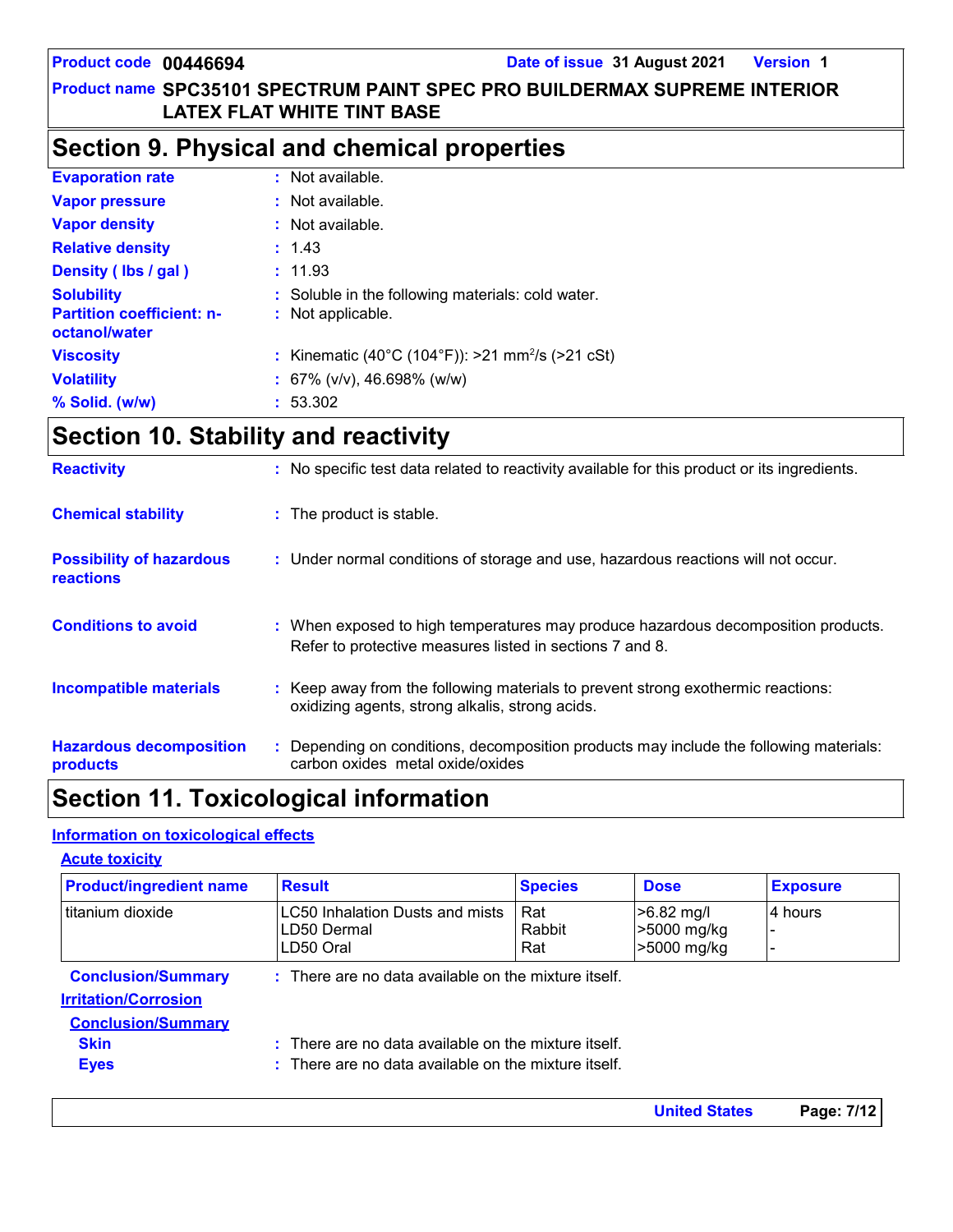### **Product name SPC35101 SPECTRUM PAINT SPEC PRO BUILDERMAX SUPREME INTERIOR LATEX FLAT WHITE TINT BASE**

## **Section 11. Toxicological information**

| <b>Respiratory</b>        | $\therefore$ There are no data available on the mixture itself. |
|---------------------------|-----------------------------------------------------------------|
| <b>Sensitization</b>      |                                                                 |
| <b>Conclusion/Summary</b> |                                                                 |
| <b>Skin</b>               | $\pm$ There are no data available on the mixture itself.        |
| <b>Respiratory</b>        | : There are no data available on the mixture itself.            |
| <b>Mutagenicity</b>       |                                                                 |
| <b>Conclusion/Summary</b> | $:$ There are no data available on the mixture itself.          |
| <b>Carcinogenicity</b>    |                                                                 |
| <b>Conclusion/Summary</b> | $\therefore$ There are no data available on the mixture itself. |
| <b>Classification</b>     |                                                                 |
|                           |                                                                 |

| <b>Product/ingredient name OSHA</b> | <b>IARC</b> |  |
|-------------------------------------|-------------|--|
| titanium dioxide                    | 2B          |  |

**Carcinogen Classification code:**

**IARC: 1, 2A, 2B, 3, 4 NTP: Known to be a human carcinogen; Reasonably anticipated to be a human carcinogen OSHA: + Not listed/not regulated: -**

### **Reproductive toxicity**

**Conclusion/Summary :**

There are no data available on the mixture itself.

**Teratogenicity**

**Conclusion/Summary :** : There are no data available on the mixture itself.

**Specific target organ toxicity (single exposure)**

Not available.

### **Specific target organ toxicity (repeated exposure)**

Not available.

**Target organs :** Contains material which may cause damage to the following organs: upper respiratory tract.

### **Aspiration hazard**

Not available.

### **Information on the likely routes of exposure**

### **Potential acute health effects**

| <b>Eye contact</b>                  | : No known significant effects or critical hazards. |
|-------------------------------------|-----------------------------------------------------|
| <b>Inhalation</b>                   | : No known significant effects or critical hazards. |
| <b>Skin contact</b>                 | : No known significant effects or critical hazards. |
| <b>Ingestion</b>                    | : No known significant effects or critical hazards. |
| <b>Over-exposure signs/symptoms</b> |                                                     |
| <b>Eye contact</b>                  | : No specific data.                                 |
| <b>Inhalation</b>                   | : No specific data.                                 |
| <b>Skin contact</b>                 | : No specific data.                                 |
| <b>Ingestion</b>                    | : No specific data.                                 |
|                                     |                                                     |

**United States Page: 8/12**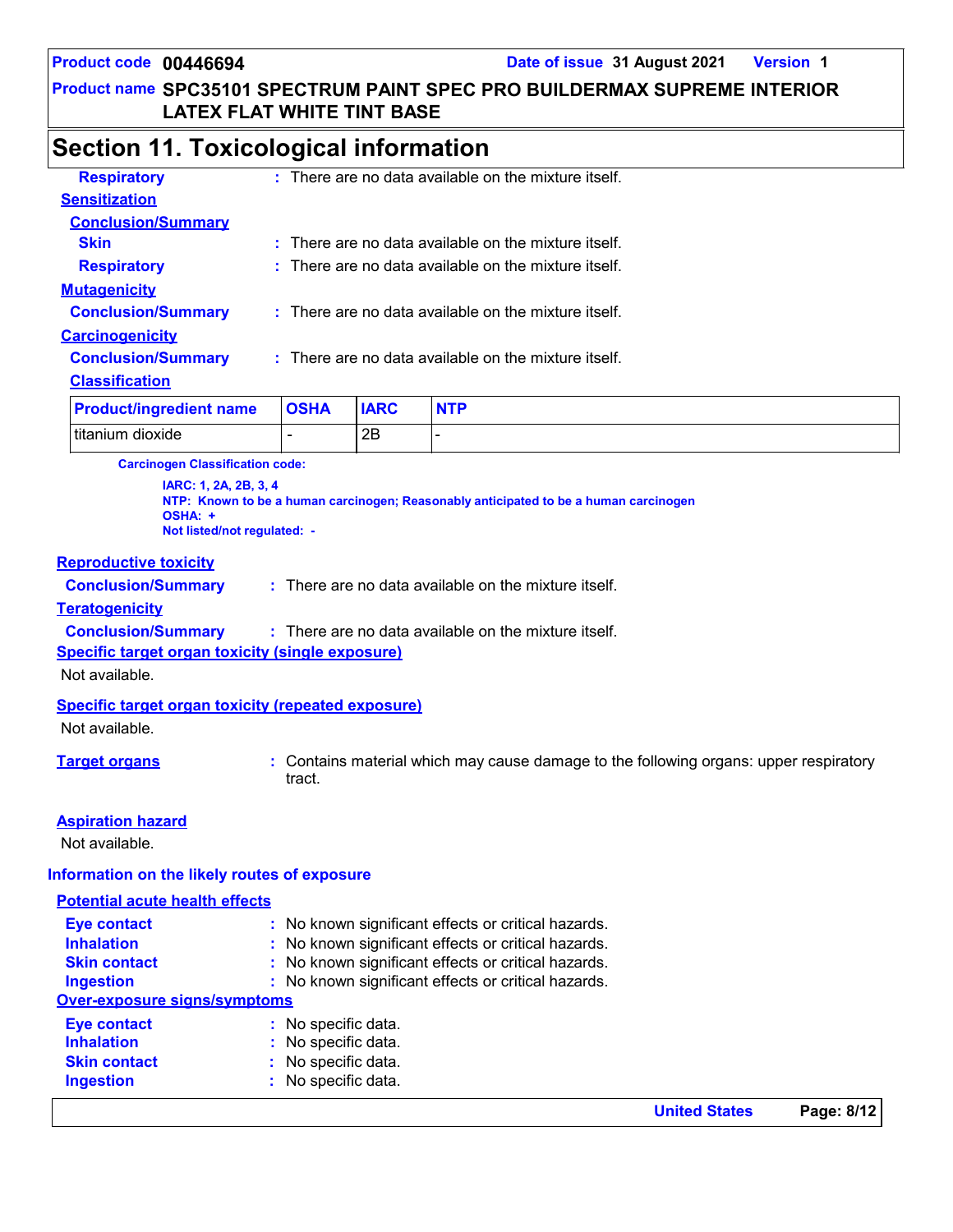### **Product name SPC35101 SPECTRUM PAINT SPEC PRO BUILDERMAX SUPREME INTERIOR LATEX FLAT WHITE TINT BASE**

## **Section 11. Toxicological information**

|                                                               | Delayed and immediate effects and also chronic effects from short and long term exposure                                                                                                                                                                                                                                                                                                                                                                                                                                                                                                                                                                                                                                                                                                                                                                                                                                                                                                                                                                                                            |
|---------------------------------------------------------------|-----------------------------------------------------------------------------------------------------------------------------------------------------------------------------------------------------------------------------------------------------------------------------------------------------------------------------------------------------------------------------------------------------------------------------------------------------------------------------------------------------------------------------------------------------------------------------------------------------------------------------------------------------------------------------------------------------------------------------------------------------------------------------------------------------------------------------------------------------------------------------------------------------------------------------------------------------------------------------------------------------------------------------------------------------------------------------------------------------|
| <b>Conclusion/Summary</b>                                     | : There are no data available on the mixture itself. This product contains TiO2 which has<br>been classified as a GHS Carcinogen Category 2 based on its IARC 2B classification.<br>For many PPG products, TiO2 is utilized as a raw material in a liquid coating formulation.<br>In this case, the TiO2 particles are bound in a matrix with no meaningful potential for<br>human exposure to unbound particles of TiO2 when the product is applied with a brush<br>or roller. Sanding the coating surface or mist from spray applications may be harmful<br>depending on the duration and level of exposure and require the use of appropriate<br>personal protective equipment and/or engineering controls (see Section 8). If splashed<br>in the eyes, the liquid may cause irritation and reversible damage. Ingestion may cause<br>nausea, diarrhea and vomiting. This takes into account, where known, delayed and<br>immediate effects and also chronic effects of components from short-term and long-<br>term exposure by oral, inhalation and dermal routes of exposure and eye contact. |
| <b>Short term exposure</b>                                    |                                                                                                                                                                                                                                                                                                                                                                                                                                                                                                                                                                                                                                                                                                                                                                                                                                                                                                                                                                                                                                                                                                     |
| <b>Potential immediate</b><br><b>effects</b>                  | $:$ There are no data available on the mixture itself.                                                                                                                                                                                                                                                                                                                                                                                                                                                                                                                                                                                                                                                                                                                                                                                                                                                                                                                                                                                                                                              |
| <b>Potential delayed effects</b><br><b>Long term exposure</b> | : There are no data available on the mixture itself.                                                                                                                                                                                                                                                                                                                                                                                                                                                                                                                                                                                                                                                                                                                                                                                                                                                                                                                                                                                                                                                |
| <b>Potential immediate</b><br>effects                         | $:$ There are no data available on the mixture itself.                                                                                                                                                                                                                                                                                                                                                                                                                                                                                                                                                                                                                                                                                                                                                                                                                                                                                                                                                                                                                                              |
|                                                               | <b>Potential delayed effects</b> : There are no data available on the mixture itself.                                                                                                                                                                                                                                                                                                                                                                                                                                                                                                                                                                                                                                                                                                                                                                                                                                                                                                                                                                                                               |
| <b>Potential chronic health effects</b>                       |                                                                                                                                                                                                                                                                                                                                                                                                                                                                                                                                                                                                                                                                                                                                                                                                                                                                                                                                                                                                                                                                                                     |
| <b>General</b>                                                | : No known significant effects or critical hazards.                                                                                                                                                                                                                                                                                                                                                                                                                                                                                                                                                                                                                                                                                                                                                                                                                                                                                                                                                                                                                                                 |
| <b>Carcinogenicity</b>                                        | : Suspected of causing cancer. Risk of cancer depends on duration and level of<br>exposure.                                                                                                                                                                                                                                                                                                                                                                                                                                                                                                                                                                                                                                                                                                                                                                                                                                                                                                                                                                                                         |
| <b>Mutagenicity</b>                                           | : No known significant effects or critical hazards.                                                                                                                                                                                                                                                                                                                                                                                                                                                                                                                                                                                                                                                                                                                                                                                                                                                                                                                                                                                                                                                 |
| <b>Reproductive toxicity</b>                                  | : No known significant effects or critical hazards.                                                                                                                                                                                                                                                                                                                                                                                                                                                                                                                                                                                                                                                                                                                                                                                                                                                                                                                                                                                                                                                 |
|                                                               |                                                                                                                                                                                                                                                                                                                                                                                                                                                                                                                                                                                                                                                                                                                                                                                                                                                                                                                                                                                                                                                                                                     |

## **Section 12. Ecological information**

### **Toxicity**

| <b>Product/ingredient name</b> | <b>Result</b>                    | <b>Species</b>          | <b>Exposure</b> |
|--------------------------------|----------------------------------|-------------------------|-----------------|
| titanium dioxide               | Acute LC50 >100 mg/l Fresh water | Daphnia - Daphnia magna | l 48 hours      |

### **Persistence and degradability**

Not available.

### **Bioaccumulative potential**

Not available.

### **Mobility in soil**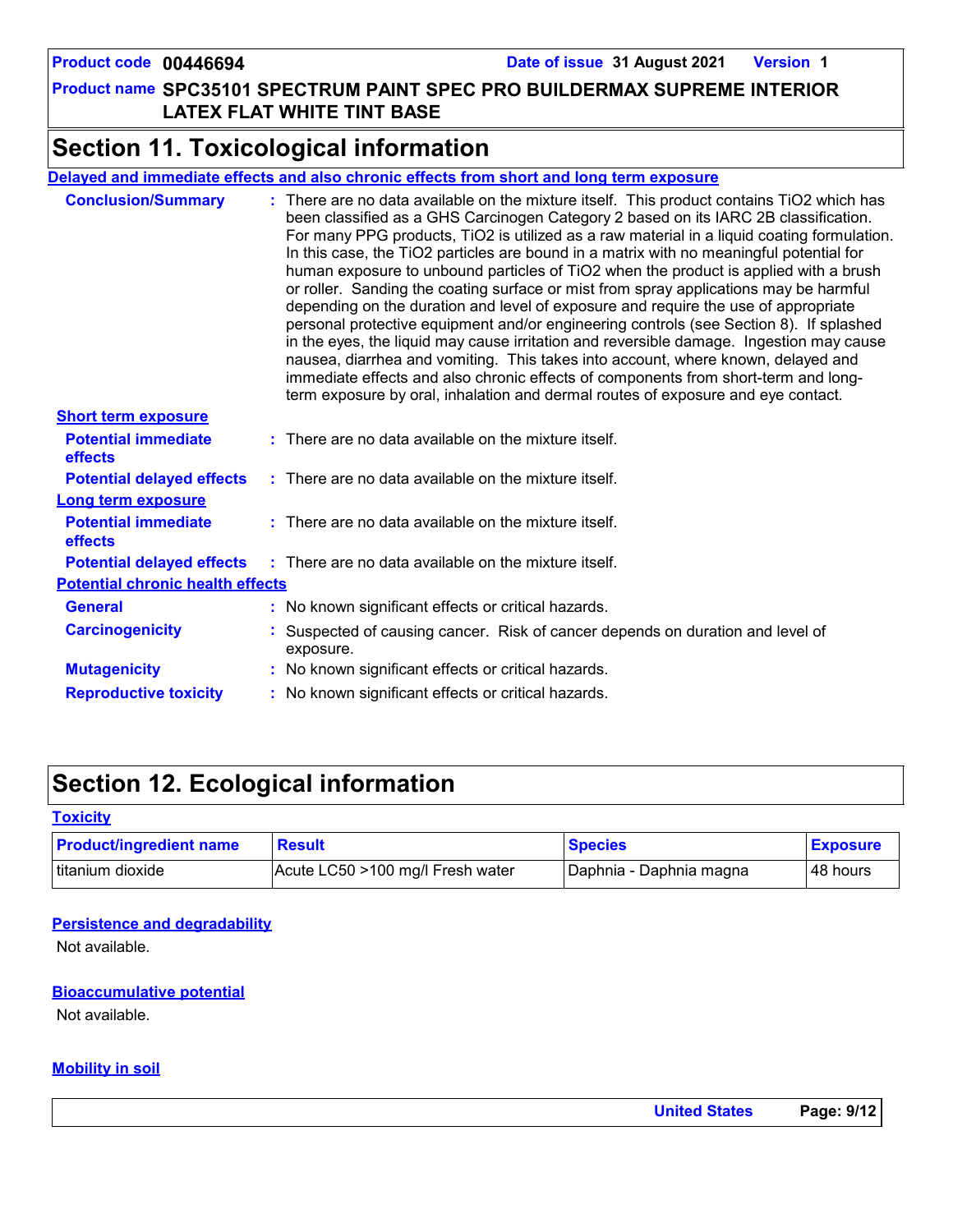**Product name SPC35101 SPECTRUM PAINT SPEC PRO BUILDERMAX SUPREME INTERIOR LATEX FLAT WHITE TINT BASE**

## **Section 12. Ecological information**

**Soil/water partition coefficient (Koc)** 

**:** Not available.

## **Section 13. Disposal considerations**

**Disposal methods :**

The generation of waste should be avoided or minimized wherever possible. Disposal of this product, solutions and any by-products should at all times comply with the requirements of environmental protection and waste disposal legislation and any regional local authority requirements. Dispose of surplus and non-recyclable products via a licensed waste disposal contractor. Waste should not be disposed of untreated to the sewer unless fully compliant with the requirements of all authorities with jurisdiction. Waste packaging should be recycled. Incineration or landfill should only be considered when recycling is not feasible. This material and its container must be disposed of in a safe way. Care should be taken when handling emptied containers that have not been cleaned or rinsed out. Empty containers or liners may retain some product residues. Avoid dispersal of spilled material and runoff and contact with soil, waterways, drains and sewers.

**Disposal should be in accordance with applicable regional, national and local laws and regulations.**

**Refer to Section 7: HANDLING AND STORAGE and Section 8: EXPOSURE CONTROLS/PERSONAL PROTECTION for additional handling information and protection of employees. Section 6. Accidental release measures**

| <b>14. Transport information</b>               |                 |                 |                 |
|------------------------------------------------|-----------------|-----------------|-----------------|
|                                                | <b>DOT</b>      | <b>IMDG</b>     | <b>IATA</b>     |
| <b>UN number</b>                               | Not regulated.  | Not regulated.  | Not regulated.  |
| <b>UN proper shipping</b><br>name              |                 |                 |                 |
| Transport hazard class  -<br>(e <sub>s</sub> ) |                 |                 |                 |
| <b>Packing group</b>                           |                 |                 |                 |
| <b>Environmental hazards No.</b>               |                 | No.             | No.             |
| <b>Marine pollutant</b><br>substances          | Not applicable. | Not applicable. | Not applicable. |

### **Additional information**

- None identified. **:** None identified. **: DOT IMDG**
- **IATA :** None identified.

**Special precautions for user Transport within user's premises:** always transport in closed containers that are **:** upright and secure. Ensure that persons transporting the product know what to do in the event of an accident or spillage.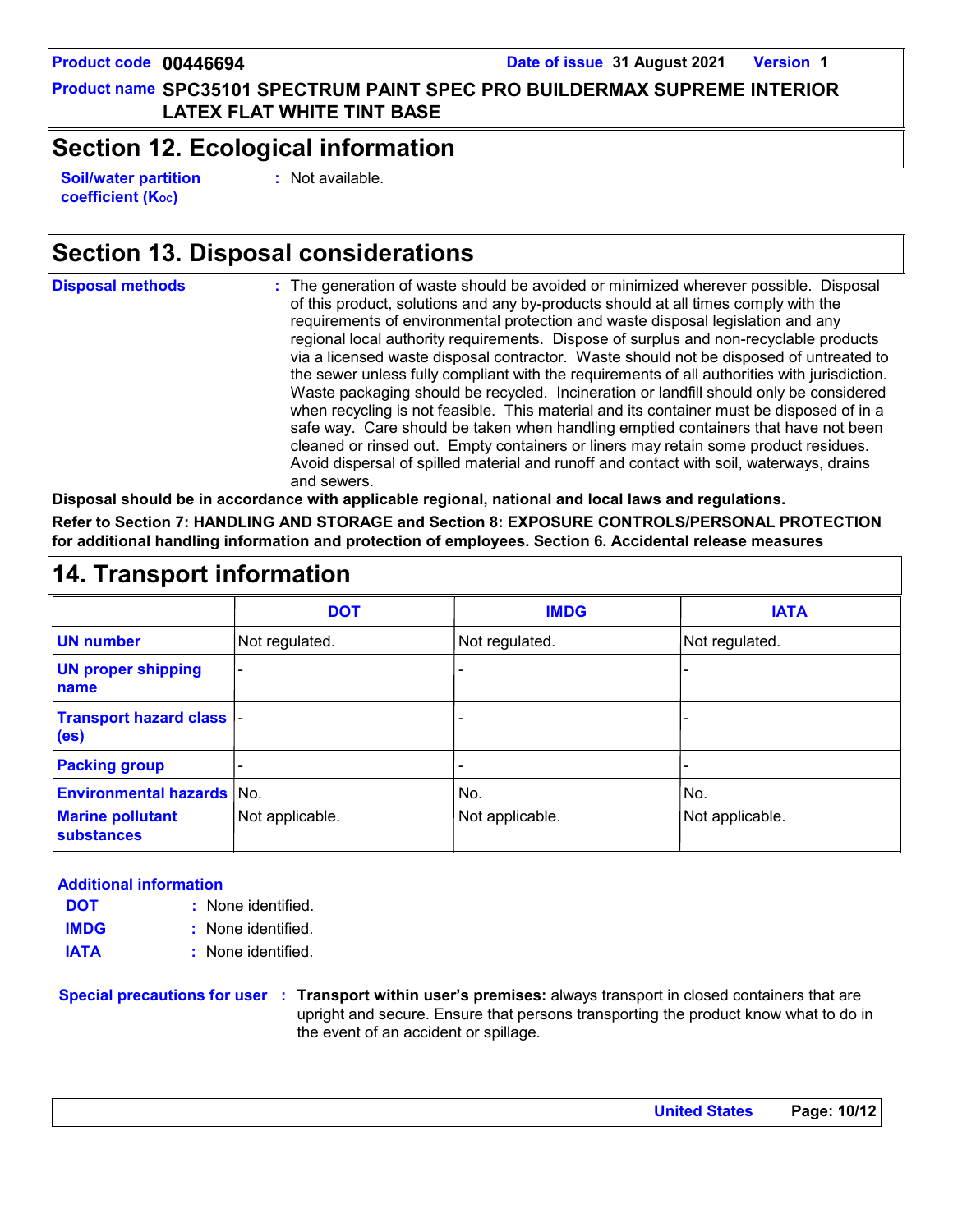### **Product name SPC35101 SPECTRUM PAINT SPEC PRO BUILDERMAX SUPREME INTERIOR LATEX FLAT WHITE TINT BASE**

### **14. Transport information**

**Transport in bulk according :** Not applicable. **to IMO instruments**

## **Section 15. Regulatory information**

### **United States**

**United States inventory (TSCA 8b) :** All components are active or exempted.

### **SARA 302/304**

**SARA 304 RQ :** Not applicable.

**Composition/information on ingredients**

No products were found.

### **SARA 311/312**

**Classification :** CARCINOGENICITY - Category 2

**Composition/information on ingredients**

| <b>Name</b>        |                   | <b>Classification</b>               |
|--------------------|-------------------|-------------------------------------|
| I titanium dioxide | ≤20<br>51 N<br>10 | <b>CARCINOGENICITY - Category 2</b> |

**Additional environmental information is contained on the Environmental Data Sheet for this product, which can be obtained from your PPG representative.**

## **Section 16. Other information**

**Hazardous Material Information System (U.S.A.)**

**Health** : 1 \* **Flammability** : 0 **Physical hazards** : 0 0

( \* ) - Chronic effects

**Caution: HMIS® ratings are based on a 0-4 rating scale, with 0 representing minimal hazards or risks, and 4 representing significant hazards or risks. Although HMIS® ratings and the associated label are not required on MSDSs or products leaving a facility under 29 CFR 1910.1200, the preparer may choose to provide them. HMIS® ratings are to be used with a fully implemented HMIS® program. HMIS® is a registered trademark and service mark of the American Coatings Association, Inc.**

**The customer is responsible for determining the PPE code for this material. For more information on HMIS® Personal Protective Equipment (PPE) codes, consult the HMIS® Implementation Manual.**

**Instability** : 0 **National Fire Protection Association (U.S.A.) Health**: 1 **Flammability**: 0 **Instability**: 0 **Date of previous issue : No previous validation Organization that prepared the SDS :** EHS